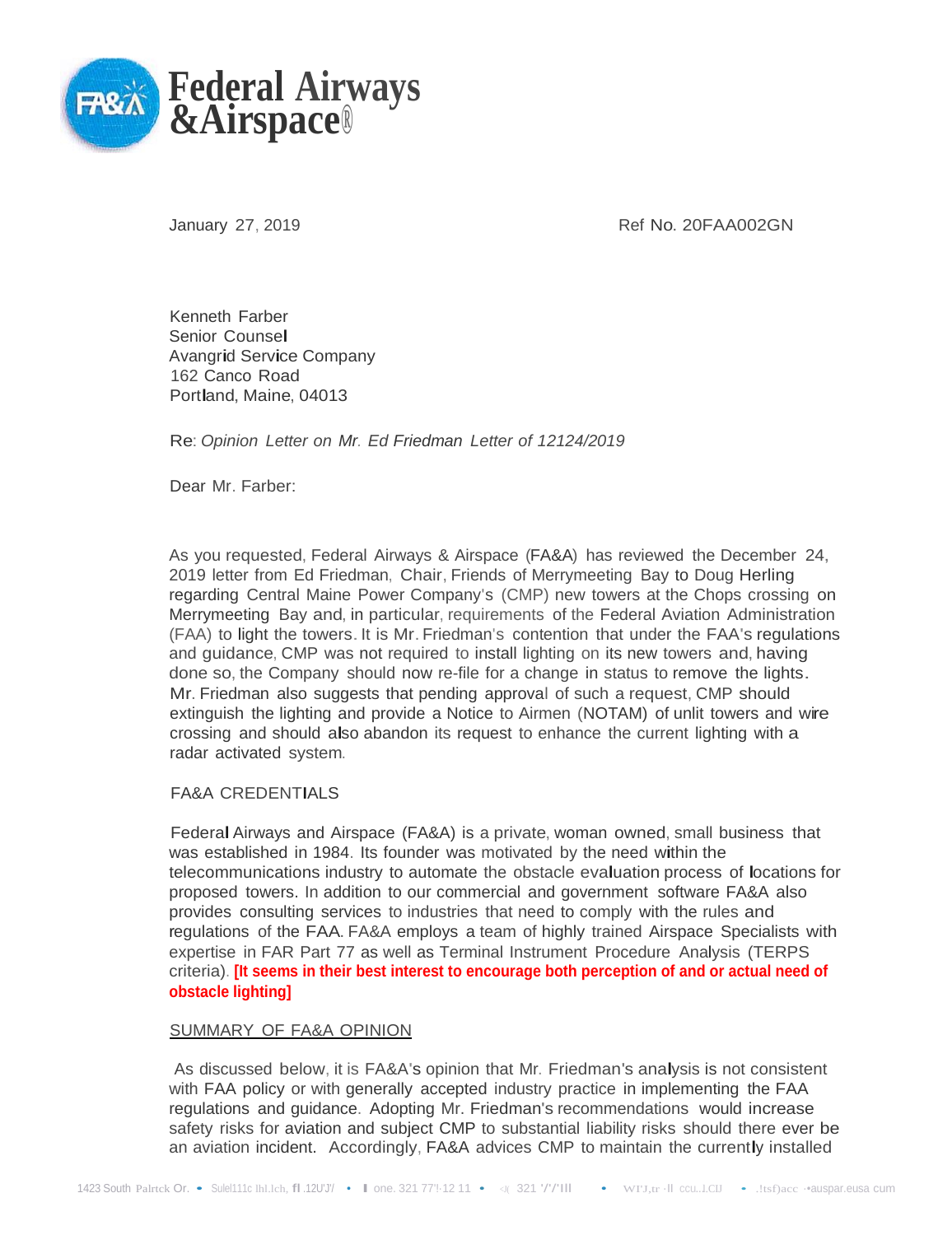obstruction lighting system. In addition, the company should continue with its efforts to obtain expeditious approval from the FAA for the proposed radar system to augment the current lighting. [**While clearly the presence of lighting is "safer" than not, the issue is moot if there are virtually no aircraft in the vicinity and no confusing surrounding structures that could possibly obscure towers or wires. Eighty years of unlit towers only 40' lower with more air traffic and no accidents is a pretty good indication of risk and liability exposure. Contrast this with liability exposure from CMP putting a metering device on 595,000 homes in Maine that emits what the World Health Organization classifies as a possible human carcinogen (low level radiofrequency radiation-RFR) considered by the world's top insurance companies Lloyds of London, Swiss Re and others as in their category of highest risks and excluded from any liability coverage. Consider too the increased liability from installing high powered RFR-microwave emitting units at the tower location proximal to many residents]**.

## **DISCUSSION**

It might be helpful to put the current situation into perspective. In 2019 CMP replaced two lattice towers on either side of the Kennebec River. These towers are each 240' tall and double circuited with a 34.kV and a 115kV three phase line, there is a static wire on top with marker balls. A lighting study was conducted by CMP's consultant and was submitted to the FAA originally in 2016 and updated in February 2018. The lighting study recommended that the towers each include lighting, specifically, L-866 daytime and L-885 nighttime. FA&A agrees that it was appropriate for CMP's consultant to include that recommended lighting in the Company's Notice of Proposed Construction that it submitted to the FAA for approval**. [No evidence that consultant TRC conducted a "lighting study" or that they were qualified to do so. Appearances only indicate they looked up FAA lighting recommendations for catenary crossings and included those in the project. The FAA indicated to FOMB by phone they could be quite flexible. TRC also submitted NRPA application to DEP for a Permit By Rule (PBR) indicating only that towers were being replaced with no indication visual impacts would be substantially different. While a straightforward replacement of existing structures is generally eligible for PBR, visual impact is a factor considered in full NRPA permits. DEP has the discretion to escalate a PBR to full permit application if they know there are likely to be significant changes. TRC did not advise DEP the sky would be lit for the first time ever with the new towers. A radar installation would also be outside of anything considered in the PBR application and both lighting and radar should be subject to federal NEPA review.]**

On March 3, 2019, the FAA issued its Determination of No Hazard to Air Navigation. One of the conditions for the Determination requires that the towers be marked/lighted in accordance with FAA Advisory Circular 70/7460-1 L Change 1, Obstruction Marking and Lighting, a med-dual system-Chapters 4,8 (M-Dual), & 12. Chapter 2.1 of the referenced Circular states that " Any temporary or permanent structure, including all appurtenances, that exceeds an overall height of 200 feet (61m) above ground level (AGL) or exceeds any obstruction standard contained in 14 CFR Part 77 should be marked and/or lighted"(emphasis added). **[It also says: However, an FAA aeronautical study may reveal that the absence of marking and/or lighting will not impair aviation safety.]** Importantly, 14 CFR Part 77, referenced above in the Circular requires marking/lighting if the height of the structure is above 200 feet and within a certain distance from an airport.

l.t23 South Patrick OJ. • Satellite Beach.fl 329 ' • IIOIIC • *n* .2 b • f • 2, <sup>v</sup> **1 • r p ce ,11 IJ:tC c: co** Mr. Friedman is correct in his letter that the Chop Point towers do not meet the requirements of 14 CFR Part 77 to automatically require lighting/marking because the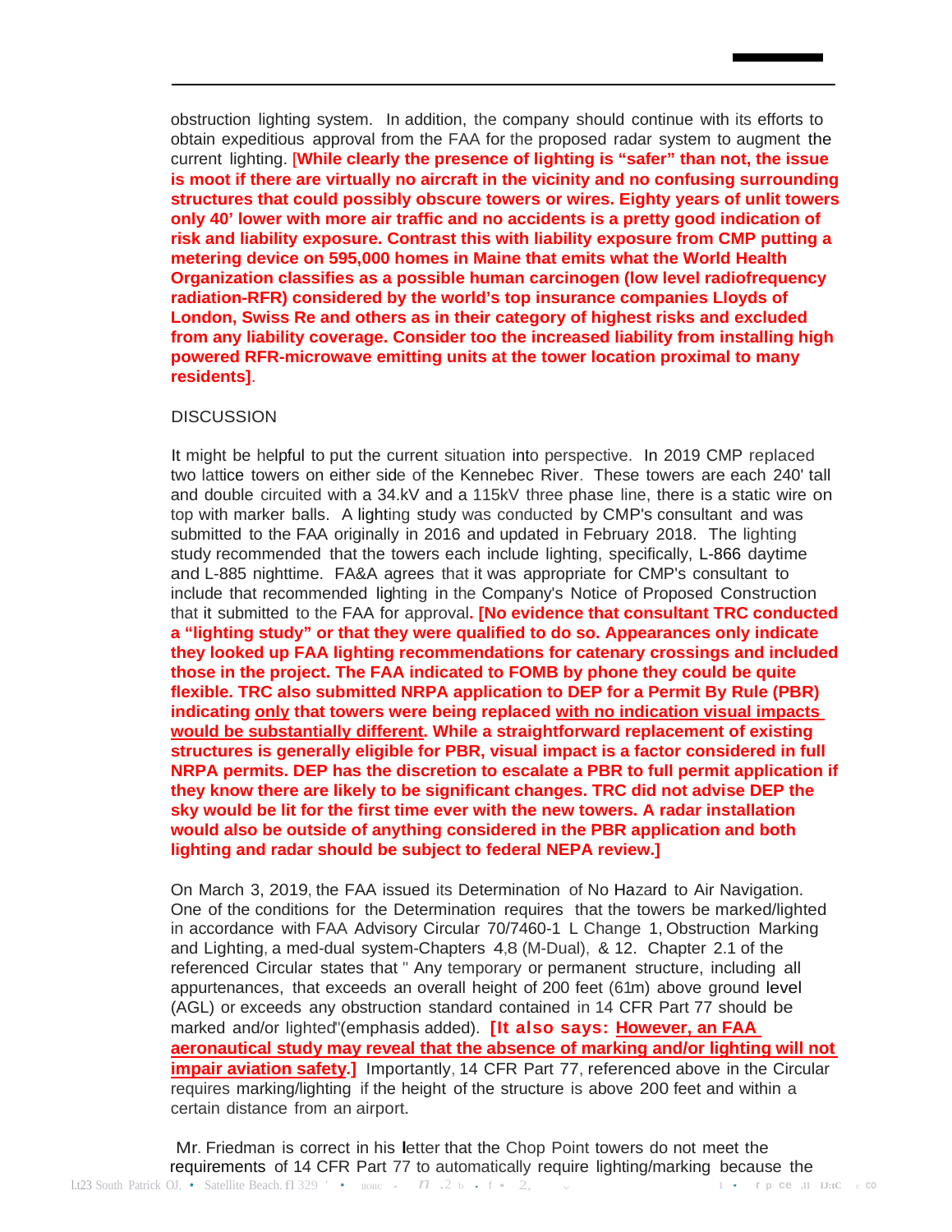towers are not located within the mandated distance from an airport. Mr. Friedman goes on to suggest that because the Circular uses the word "should" rather than "must" that CMP had discretion to not install lighting. Mr. Friedman is incorrect in his interpretation of the Circular. Because CMP's Determination letter specifically includes an obstruction lighting specification, it is the FAA policy that the lighting is mandatory. **[The FAA determined there would be no hazard if the towers are lit as specified. It does not make a determination on whether there would be a hazard without lighting, given location, air traffic and or other factors or, if other less impactful marking would suffice, neither does the FAA present a citation for why lighting or marking is required]**

۵

Moreover, even if the lighting had not been a requirement in the Determination letter, CMP nonetheless would have wanted to include it on the towers. The language in Chapter 2.1 of the Circular cited above and referenced by Mr. Freidman is viewed by experts in the industry as setting the standard of care for applicants, meaning that "should" is generally viewed as "shall" **[ "must " is the only definitive word in statute or regulation compelling a requirement. For years " shall " was used as a synonym but no longer is the preferred choice given case law . "Should", is not even in the running." "Should"does not compel and would be laughed out of court.]** unless there is a compelling reason not to include the lighting. **[There is.]** It is FA&A's opinion that CMP's use of tower lighting is following the reasonable and expected standard of care in the industry. To do otherwise, as suggested by Mr. Friedman, would subject aviators to safety risks and CMP to liability risks that should be avoided. **[See above referencing 80 years of no lights and more air traffic and again, the FAA has indicated their willingness to be flexible should CMP request a marking and lighting study, typically providing community input.]**

In light of FA&A's above analysis, we also conclude that Mr. Friedman's suggestion of extinguishing the lighting and issuing <sup>a</sup> NOTAM is not an appropriate option. <sup>A</sup> main use of a NOTAM is for reporting obstruction light outages. It is designed to notify the aviator of such equipment outages/failures. Outages related to what one may consider nuisance related, when it has been deemed by installation/maintenance professionals that obstruction lighting to be in good working order, would, in our opinion, be an abuse of the NOTAM system. Furthermore, from a National Transportation Safety Board (NTSB) **[NOTAMS are issued for any an endless variety of issues affecting airspace and ground conditions. CMP issued a NOTAM last June I believe when lights were out for a while. Permanent NOTAMS are also issued.]** perspective, if obstruction lighting were extinguished pending a marking and lighting study (lights in good working order), even though a NOTAM was in place notifying the aviator of the unlit existing structure, we believe Central Maine Power (CMP) would dramatically widen their liability footprint. Aircraft accident risk would significantly increase along with the potential for fatalities due to a mishap. **[see above re. liability]** Chapter 1.5 of the referenced Circular notes the sponsor is responsible for adhering to the approved lighting limitations and/or recommendations given in the determination and should notify the FAA prior to removal of marking and/or lighting. We advise CMP against potentially compromising aviation safety or increasing the Company's liability footprint by pursing a NOTAM on lighting systems that were recommended by the FAA and complied with by CMP. **[Aviators are responsible for reviewing NOTAMS, weather and charts before a flight. If there is an accident the blame does not fall on CMP for issuing a NOTAM or having an unlit tower noted as such on charts, it is called pilot error.]**

FA&A appreciates that CMP sought our expertise to respond to the questions raised by Mr. Friedman. Please don't hesitate to contact me should you have any follow-up questions. For your convenience I have attached my CV to this letter.